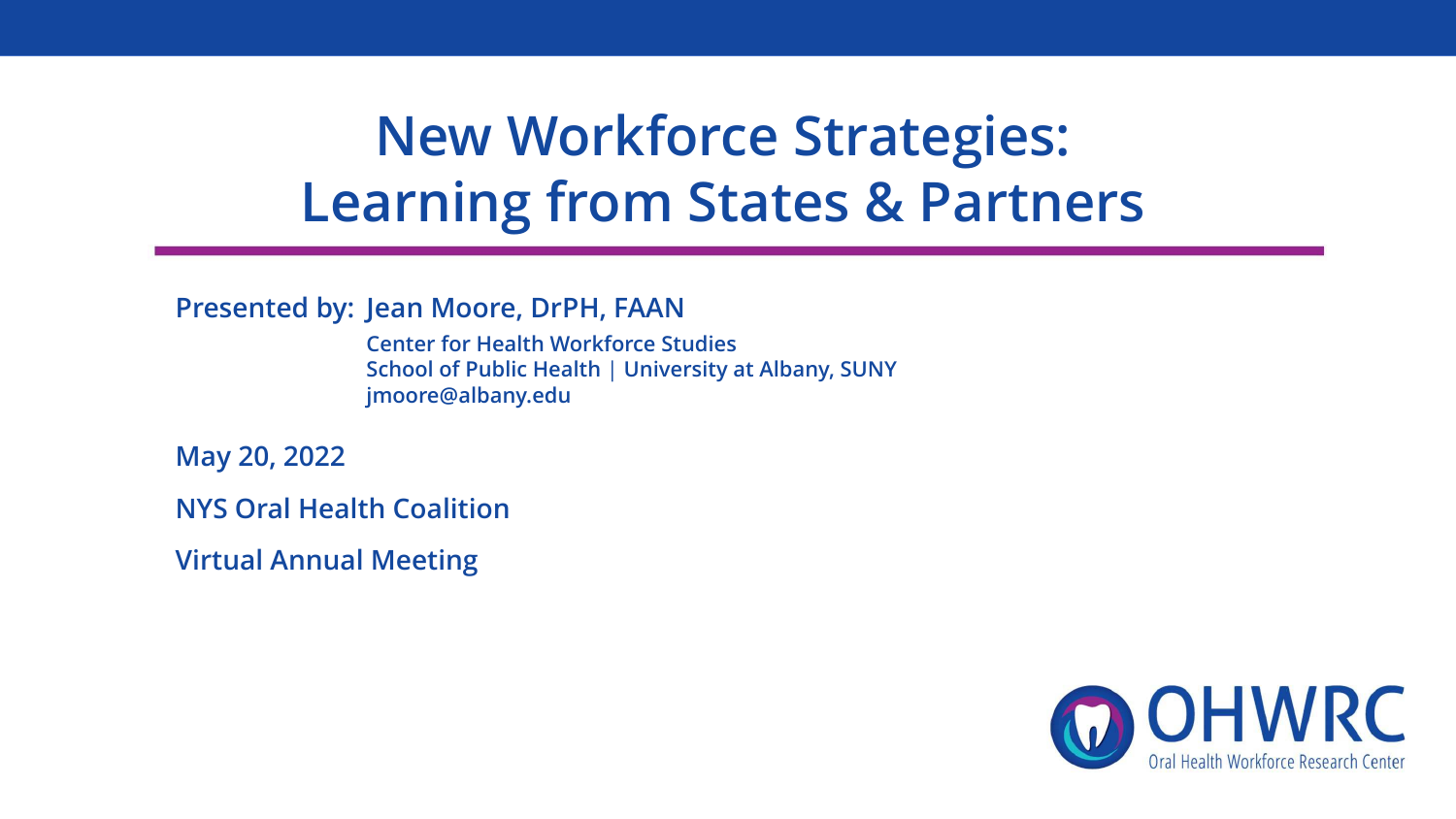## Variation in Dental Hygiene Scope of Practice by State



The purpose of this graphic is to help planners, policymakers, and others understand differences in legal scope of practice across states, particularly in public health settings.

Research has shown that a broader scope of practice for dental hygienists is positively and significantly associated with improved oral health outcomes in a state's population.<sup>1,2</sup>



[https://oralhealthworkforce.org/](https://oralhealthworkforce.org/resources/variation-in-dental-hygiene-scope-of-practice-by-state/) resources/variation-in-dentalhygiene-scope-of-practice-bystate/

Sources: 1. Langelier M, Baker B, Continelli T. Development of a New Dental Hygiene Professional Practice Index by State, 2016. Rensselaer, NY: Oral Health Workforce Research Center, Center for Health Workforce Studies, School of Public Health, SUNY Albany; November 2016. 2. Langelier M, Continelli T, Moore J, Baker B, Surdu S. Expanded Scopes of Practice for Dental Hygienists Associated With Improved Oral Health Outcomes for Adults. Health Affairs. 2016;35(12):2207-2215.

http://www.oralhealthworkforce.org/wp-content/uploads/2017/03/OHWRC\_Dental\_Hygiene\_Scope\_of\_Practice\_2016.pdf

This work was supported by the Health Resources and Services Administration (HRSA) of the U.S. Department of Health and Human Services (HHS), under the Health Workforce Research Center Cooperative Agreement Program (U81HP27843). The content and conclusions presented herein are those of the authors and should not be construed as the official position or policy of, nor should any endorsements be inferred by HRSA, HHS or the U.S. Government.

This graphic describes the highest level of practice available to a dental hygienist in a state, including dental hygiene therapy. The graphic is for informational purposes only and scope of practice is subject to change. Contact the applicable dental board or your attorney for specific legal advice.



Last Updated January 2019.

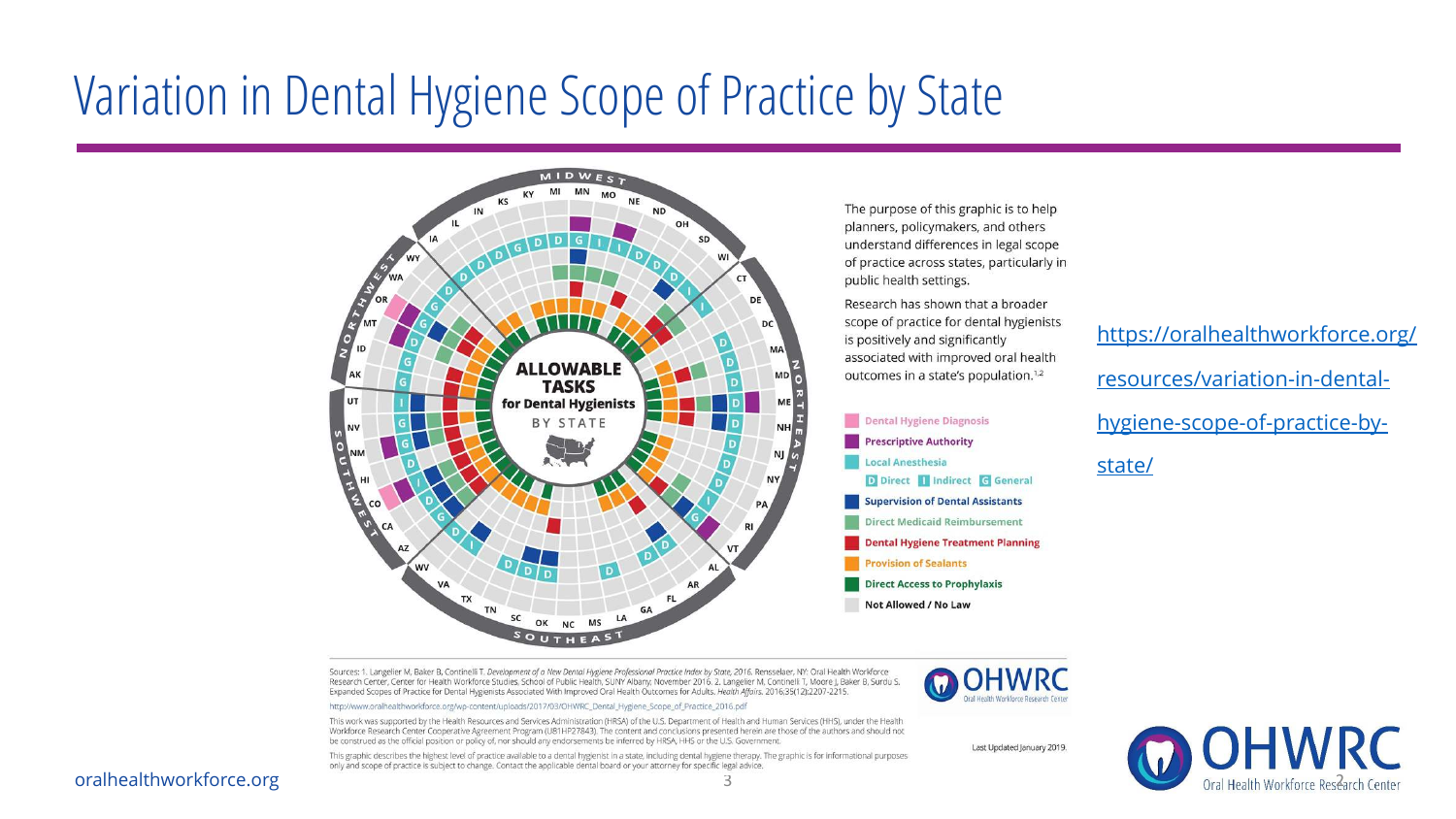### **Authorization Status of Dental Therapists By State**





<https://oralhealthworkforce.org/authorization-status-of-dental-therapists-by-state/>

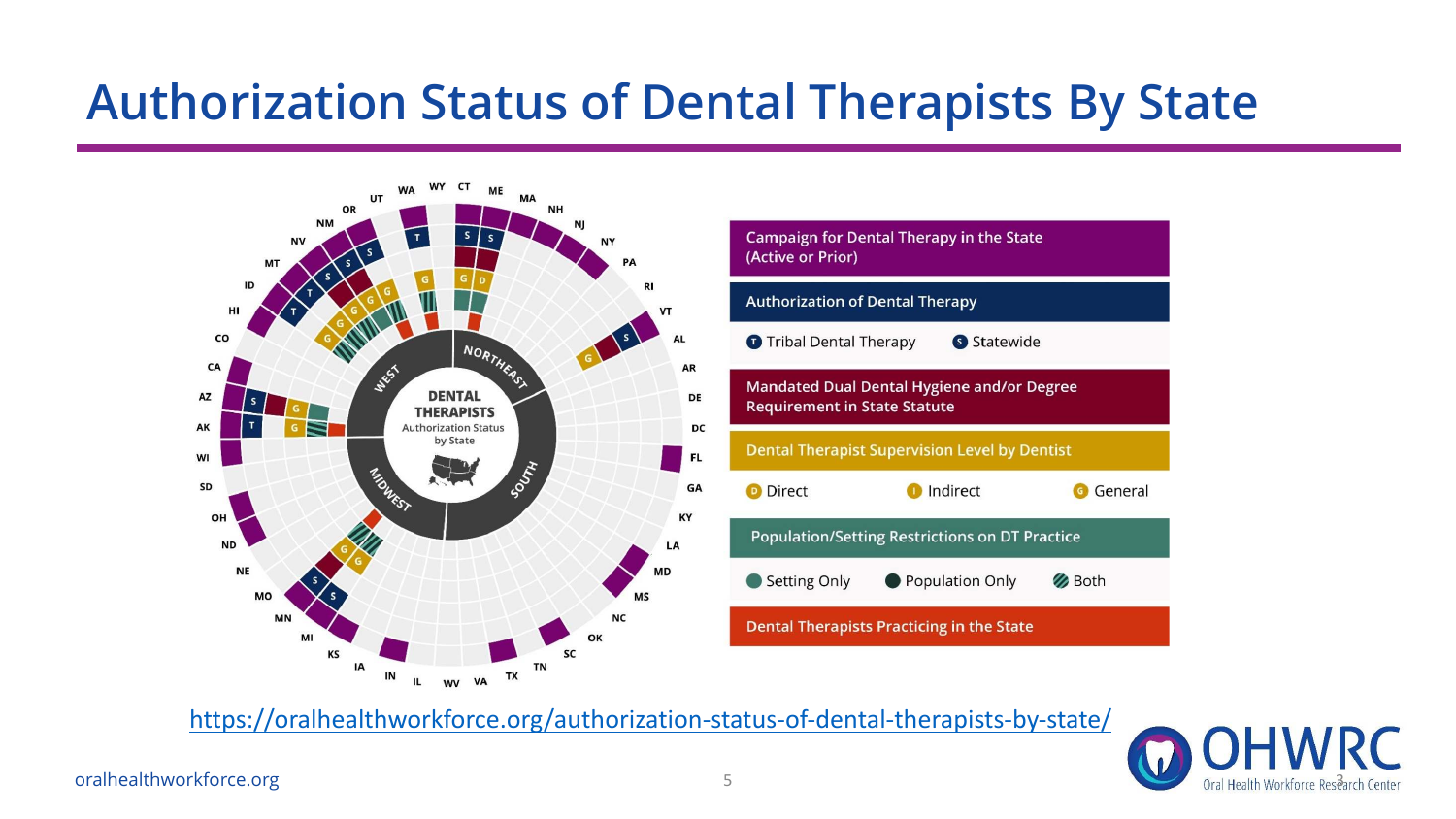# **Apple Tree Dental Satisfaction Survey Results**



• View the full infographic at: https://oralhealthworkforce.org/wp[content/uploads/2022/05/OHWRC\\_DentalTherapists\\_InfoGraphic\\_2022\\_FINAL.pdf](https://oralhealthworkforce.org/wp-content/uploads/2022/05/OHWRC_DentalTherapists_InfoGraphic_2022_FINAL.pdf)

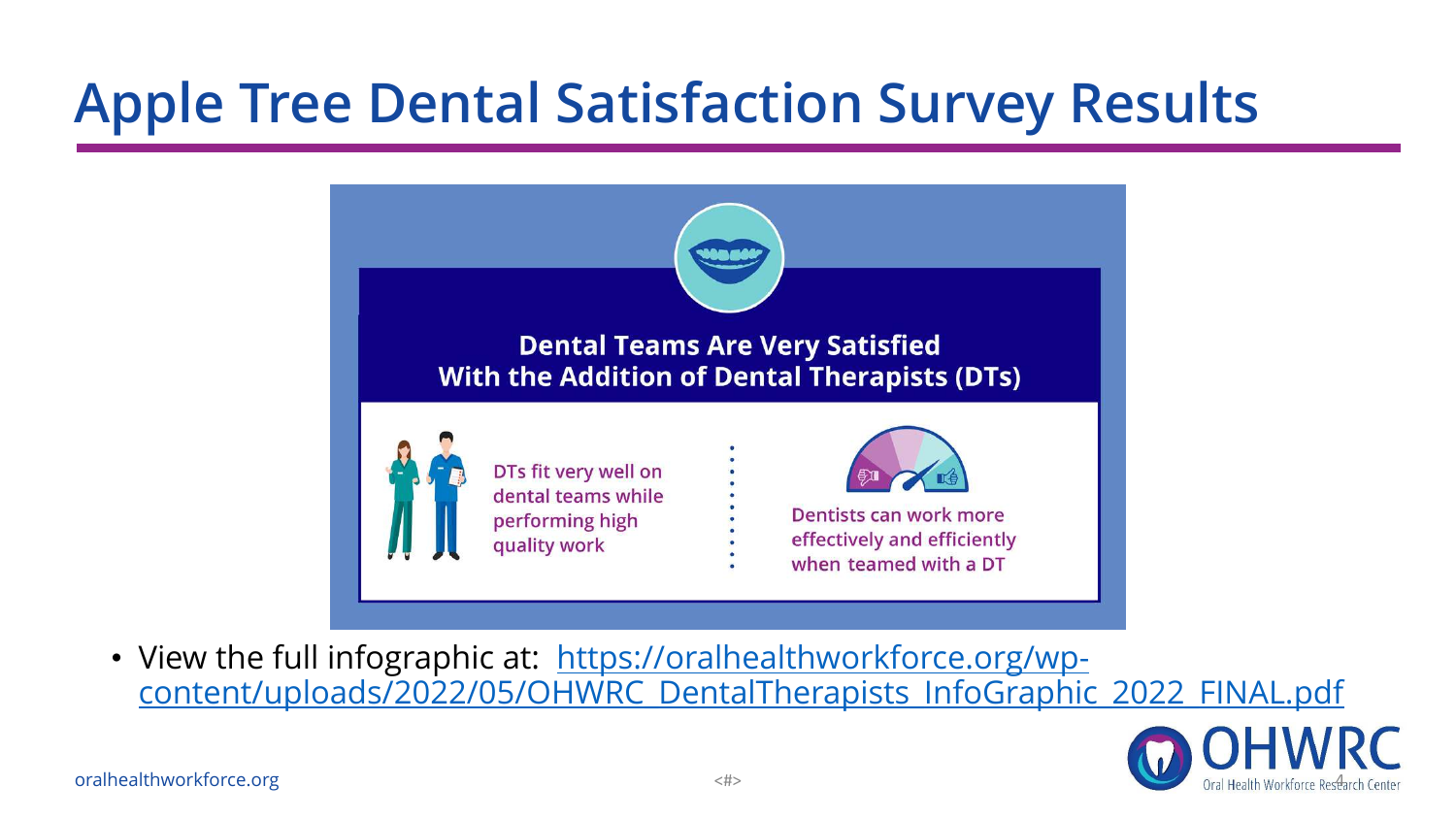# **Apple Tree Dental Satisfaction Survey Results**



• View the full infographic at: https://oralhealthworkforce.org/wp[content/uploads/2022/05/OHWRC\\_DentalTherapists\\_InfoGraphic\\_2022\\_FINAL.pdf](https://oralhealthworkforce.org/wp-content/uploads/2022/05/OHWRC_DentalTherapists_InfoGraphic_2022_FINAL.pdf)

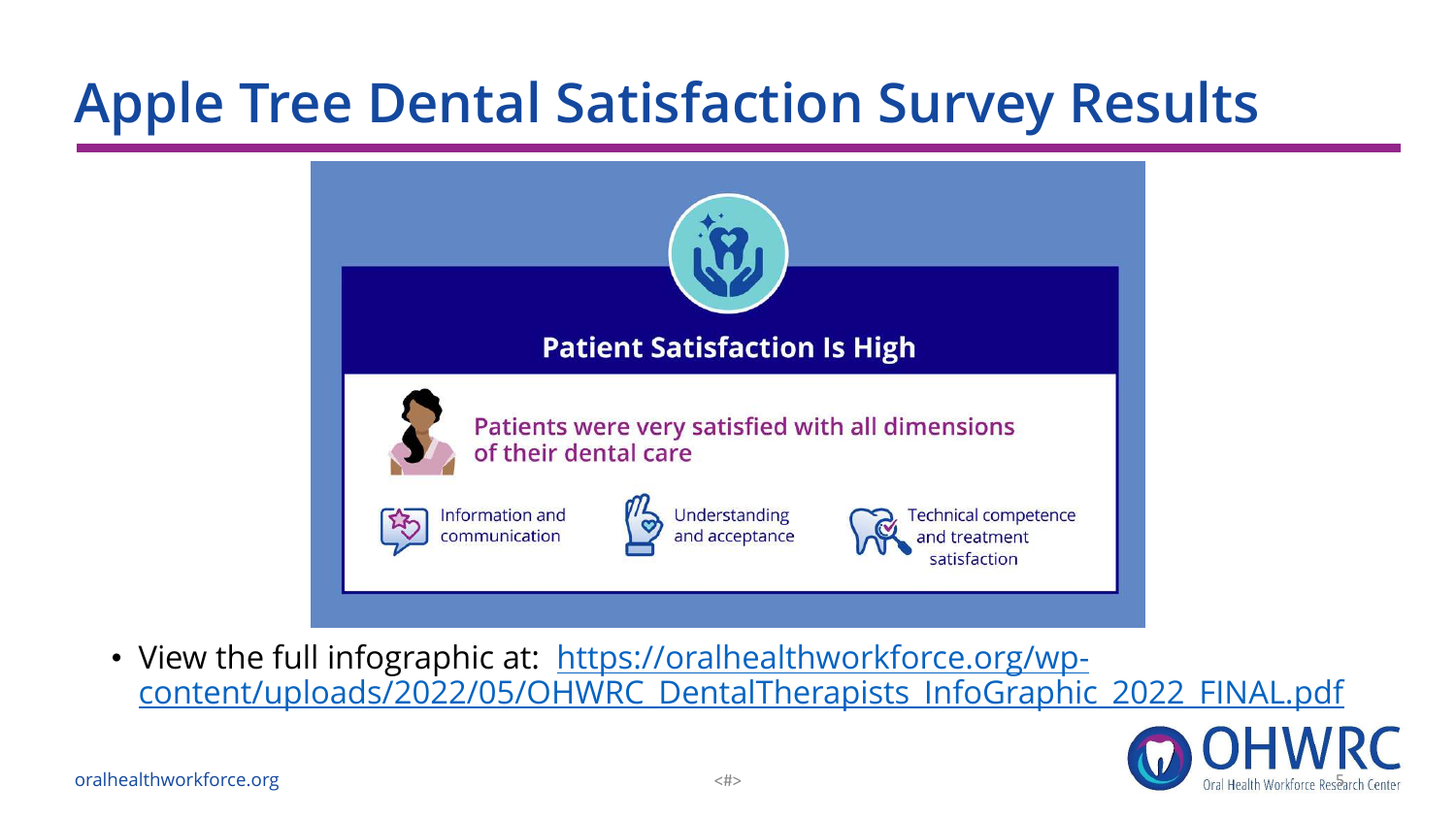# **References/Links**

- [Langelier M, Surdu S, O'Malley E. Provider and Patient Satisfaction](https://oralhealthworkforce.org/wp-content/uploads/2022/05/OHWRC-Provider-and-Patient-Satisfaction-With-the-Dental-Therapy-Workforce-at-Apple-Tree-Dental-2022.pdf) With the Dental Therapy Workforce at Apple Tree Dental. Rensselaer, NY: Oral Health Workforce Research Center, Center for Health Workforce Studies, School of Public Health, SUNY Albany; May 2022.
- Langelier M, Surdu S, Moore J. The Contributions of Dental [Therapists and Advanced Dental Therapists in the Dental Centers](https://www.chwsny.org/wp-content/uploads/2020/09/CHWS_Contributions_of_DTs_ADTs_at_Apple_Tree_Dental_2020.pdf) of Apple Tree Dental in Minnesota. Rensselaer, NY: Center for Health Workforce Studies, School of Public Health, SUNY Albany; August 2020.
- Langelier M, Continelli T, Moore J, Baker B, Surdu S. Expanded [Scopes Of Practice For Dental Hygienists Associated With Improved](https://www.healthaffairs.org/doi/10.1377/hlthaff.2016.0807) Oral Health Outcomes For Adults. *Health Affairs.* 2016;35(12): 2207- 2215.
- Langelier M, Baker B, Continelli T. Development of a New Dental [Hygiene Professional Practice Index by State, 2016. Rensselaer, N](https://oralhealthworkforce.org/wp-content/uploads/2018/02/OHWRC_Dental_Hygiene_Scope_of_Practice_2016.pdf)Y: Oral Health Workforce Research Center, Center for Health Workforce Studies, School of Public Health, SUNY Albany; November 2016.
- [Langelier M, Baker B, Continelli T, Moore J. A Dental Hygiene](https://oralhealthworkforce.org/wp-content/uploads/2016/08/DH_Professional_Practice_Index_By_State_2014.pdf) Professional Practice Index by State, 2014. Rensselaer, NY: Oral Health Workforce Research Center, Center for Health Workforce Studies, School of Public Health, SUNY Albany; March 2016.
- **Dental Hygiene Scope of Practice Infographic**  [https://oralhealthworkforce.org/resources/variation-in-dental-hygiene](https://oralhealthworkforce.org/resources/variation-in-dental-hygiene-scope-of-practice-by-state/)scope-of-practice-by-state/
- **Authorization of Dental Therapists by States Infographic**  [https://oralhealthworkforce.org/authorization-status-of-dental-therapists](https://oralhealthworkforce.org/authorization-status-of-dental-therapists-by-state/)by-state/
- **Apple Tree Dental Therapist Satisfaction Survey Results Infographic**  https://oralhealthworkforce.org/wp-

[content/uploads/2022/05/OHWRC\\_DentalTherapists\\_InfoGraphic\\_2022\\_FI](https://oralhealthworkforce.org/wp-content/uploads/2022/05/OHWRC_DentalTherapists_InfoGraphic_2022_FINAL.pdf) NAL.pdf

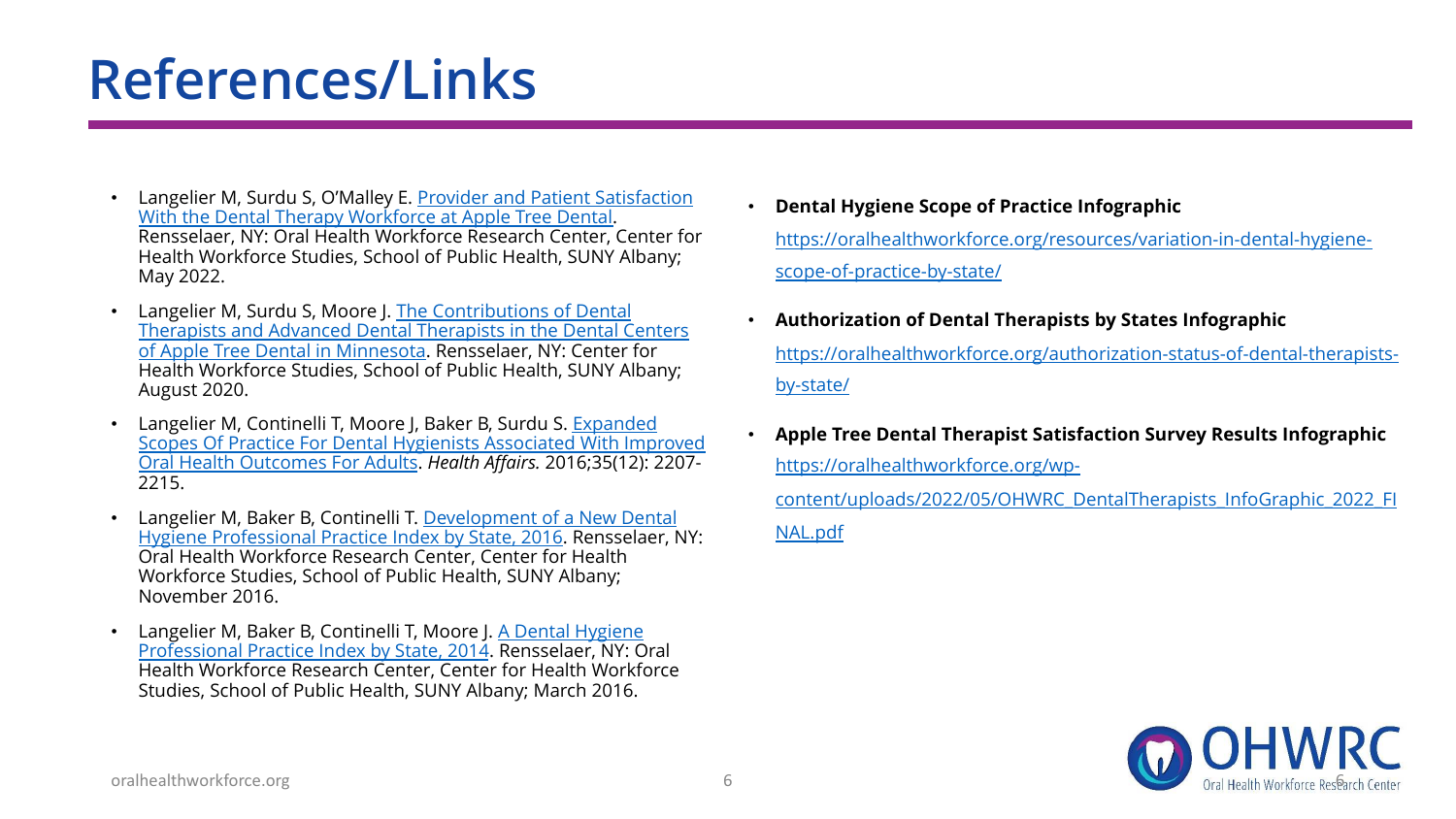OHWRC is supported by the Health Resources and Services Administration (HRSA) of the US Department of Health and Human Services (HHS) as part of an award totaling \$449,943 with 0% financed with nongovernmental sources. The content of this presentation are those of the authors and do not necessarily represent the official views of, nor an endorsement, by, HRSA, HHS, or the US government. For more information, please visit HRSA.gov.